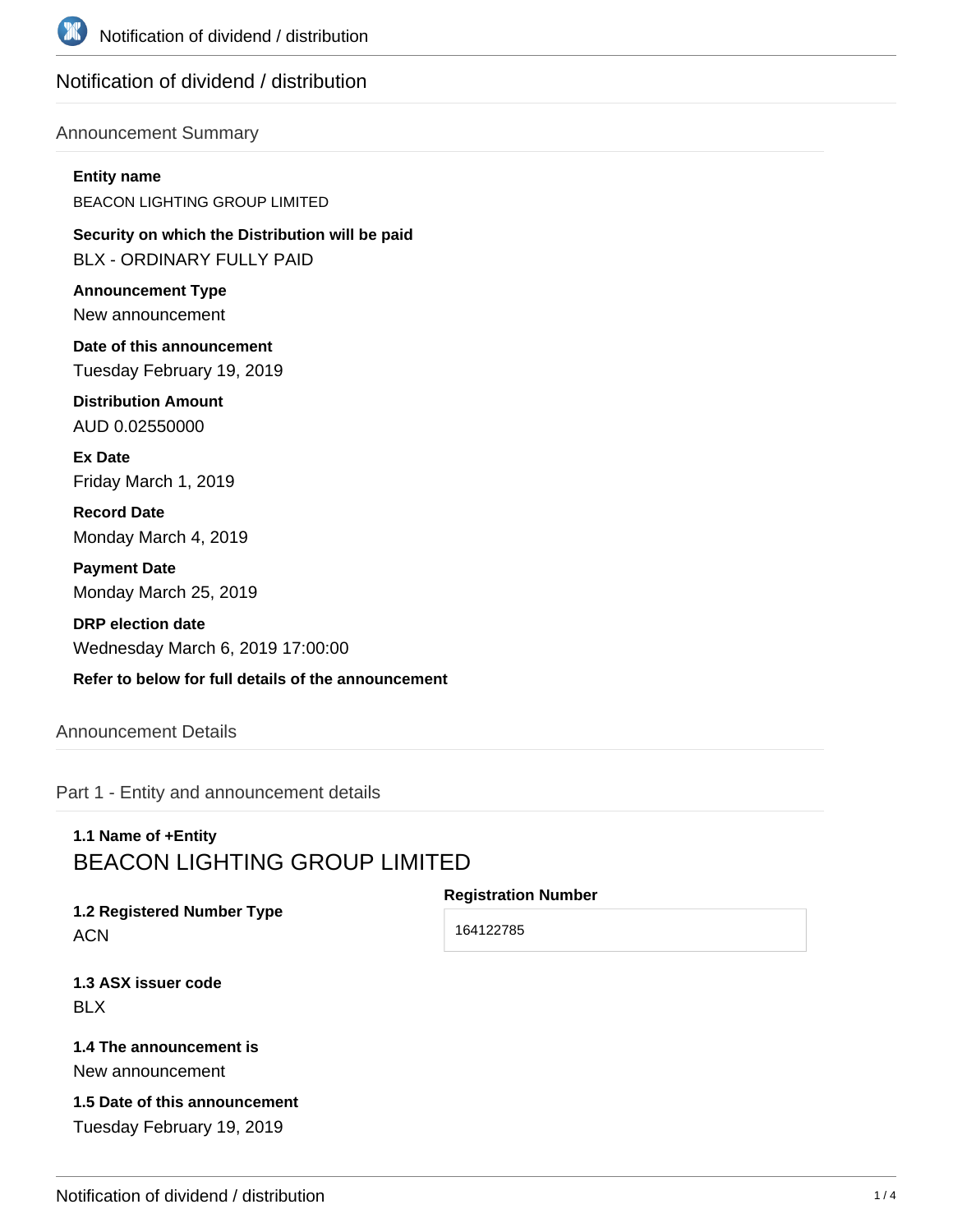

Notification of dividend / distribution

**1.6 ASX +Security Code** BLX

**ASX +Security Description** ORDINARY FULLY PAID

Part 2A - All dividends/distributions basic details

**2A.1 Type of dividend/distribution**

**Ordinary** 

**2A.2 The Dividend/distribution:** relates to a period of six months

**2A.3 The dividend/distribution relates to the financial reporting or payment period ending ended/ending (date)**

Sunday December 23, 2018

**2A.4 +Record Date** Monday March 4, 2019

**2A.5 Ex Date** Friday March 1, 2019

**2A.6 Payment Date** Monday March 25, 2019

**2A.7 Are any of the below approvals required for the dividend/distribution before business day 0 of the timetable?**

- **Security holder approval**
- **Court approval**
- **Lodgement of court order with +ASIC**
- **ACCC approval**
- **FIRB approval**
- **Another approval/condition external to the entity required before business day 0 of the timetable for the dividend/distribution.**

No

**2A.8 Currency in which the dividend/distribution is made ("primary currency")**

AUD - Australian Dollar

**2A.9 Total dividend/distribution payment amount per +security (in primary currency) for all dividends/distributions notified in this form** AUD 0.02550000

**2A.10 Does the entity have arrangements relating to the currency in which the dividend/distribution is paid to securityholders that it wishes to disclose to the market?** No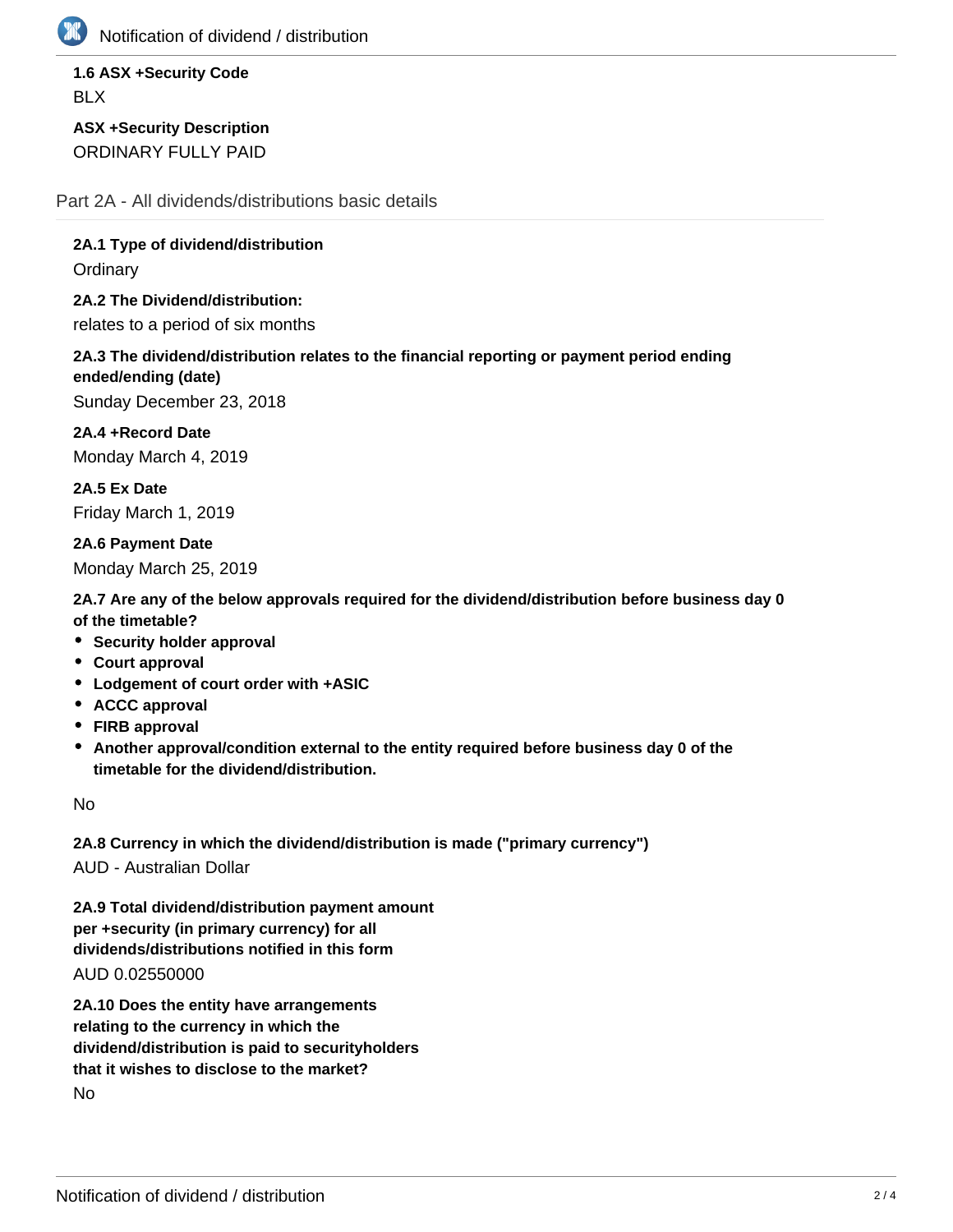| (XX)<br>Notification of dividend / distribution                                                                                                              |                                                                                      |
|--------------------------------------------------------------------------------------------------------------------------------------------------------------|--------------------------------------------------------------------------------------|
| 2A.11 Does the entity have a securities plan for<br>dividends/distributions on this +security?<br>We have a Dividend/Distribution Reinvestment<br>Plan (DRP) |                                                                                      |
| 2A.11a If the +entity has a DRP, is the DRP<br>applicable to this dividend/distribution?<br>Yes                                                              | 2A.11a(i) DRP Status in respect of this<br>dividend/distribution<br><b>Full DRP</b>  |
| 2A.12 Does the +entity have tax component<br>information apart from franking?<br>No                                                                          |                                                                                      |
| Part 3A - Ordinary dividend/distribution                                                                                                                     |                                                                                      |
| 3A.1 Is the ordinary dividend/distribution<br>estimated at this time?<br>No.                                                                                 | 3A.1a Ordinary dividend/distribution estimated<br>amount per +security<br><b>AUD</b> |
| 3A.1b Ordinary Dividend/distribution amount per<br>security<br>AUD 0.02550000                                                                                |                                                                                      |
| 3A.2 Is the ordinary dividend/distribution<br>franked?<br>Yes                                                                                                | 3A.2a Is the ordinary dividend/distribution fully<br>franked?<br>Yes                 |
| 3A.3 Percentage of ordinary<br>dividend/distribution that is franked<br>100.0000 %                                                                           | 3A.3a Applicable corporate tax rate for franking<br>credit (%)<br>30.0000 %          |
| 3A.4 Ordinary dividend/distribution franked<br>amount per +security<br>AUD 0.02550000                                                                        | 3A.5 Percentage amount of dividend which is<br>unfranked<br>0.0000 %                 |
| 3A.6 Ordinary dividend/distribution unfranked<br>amount per +security excluding conduit foreign<br>income amount<br>AUD 0.00000000                           |                                                                                      |
| 3A.7 Ordinary dividend/distribution conduit<br>foreign income amount per security<br>AUD 0.00000000                                                          |                                                                                      |
| Part 4A - +Dividend reinvestment plan (DRP)                                                                                                                  |                                                                                      |
| 4A.1 What is the default option if +security holders do not indicate whether they want to<br>participate in the DRP?                                         |                                                                                      |

Do not participate in DRP (i.e. cash payment)

**4A.2 Last date and time for lodgement of election notices to share registry under DRP** Wednesday March 6, 2019 17:00:00

**4A.3 DRP discount rate** 5.0000 %